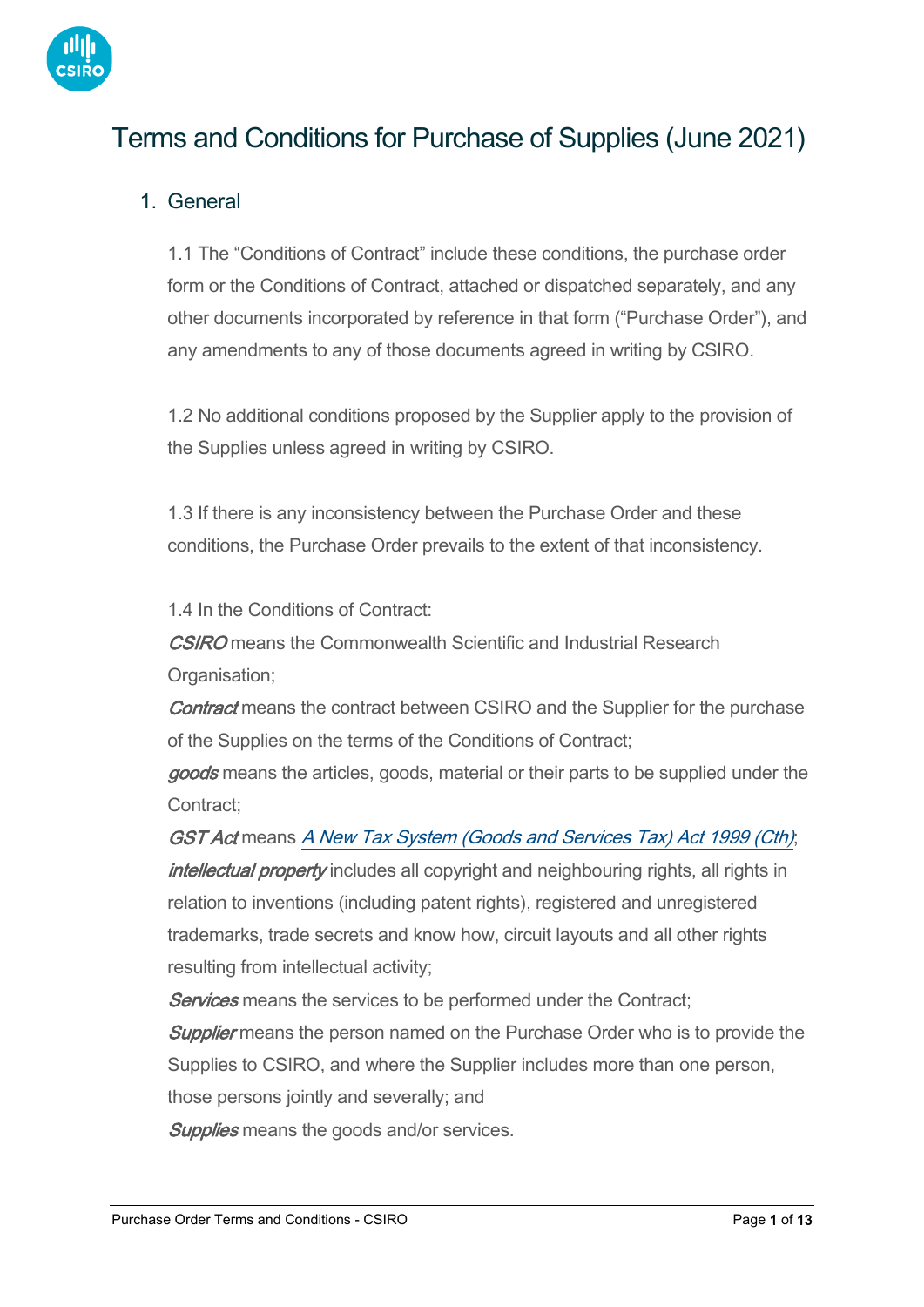

1.5 In the Conditions of Contract, unless the context otherwise requires: words importing one gender include any other gender; words importing the singular include the plural and vice versa; reference to a person includes a body politic, a body corporate and a natural person; and headings are for guidance only and do not affect the interpretation of the clauses they refer to.

# 2. Duration of Contract

2.1 This Contract continues from the Purchase Order Date until the Supplier has performed all its obligations including those in respect of defects.

2.2 The following clauses survive the termination or expiry of this Contract by 7 years clauses 7, 10, 12, 14.2, 14.3, 16, 17 and 19.

### 3. Performance and Delivery

3.1 The delivery of all goods and the performance of all services must be made at the time, place, and in the manner, stated in the Purchase Order.

3.2 CSIRO may reasonably specify in writing to the Supplier another time, place or manner for delivery or performance, in which case that other time, place or manner applies in place of that stated in the Purchase Order.

3.3 Goods must be packed, marked and labelled to ensure their safe delivery and safe handling by CSIRO after delivery and, if specific packing, marking or labelling is required under the Purchase Order, comply with those requirements.

3.4 The Supplier must ensure CSIRO receives and is fully advised of all standard manufacturer and other relevant warranties in respect of the Contract **Material** 

3.5 The Supplier must not sub-contract the performance of the services or the provision of the goods which may be withheld or may be subject to conditions. It will be a condition of CSIRO's consent that the subcontractor must comply with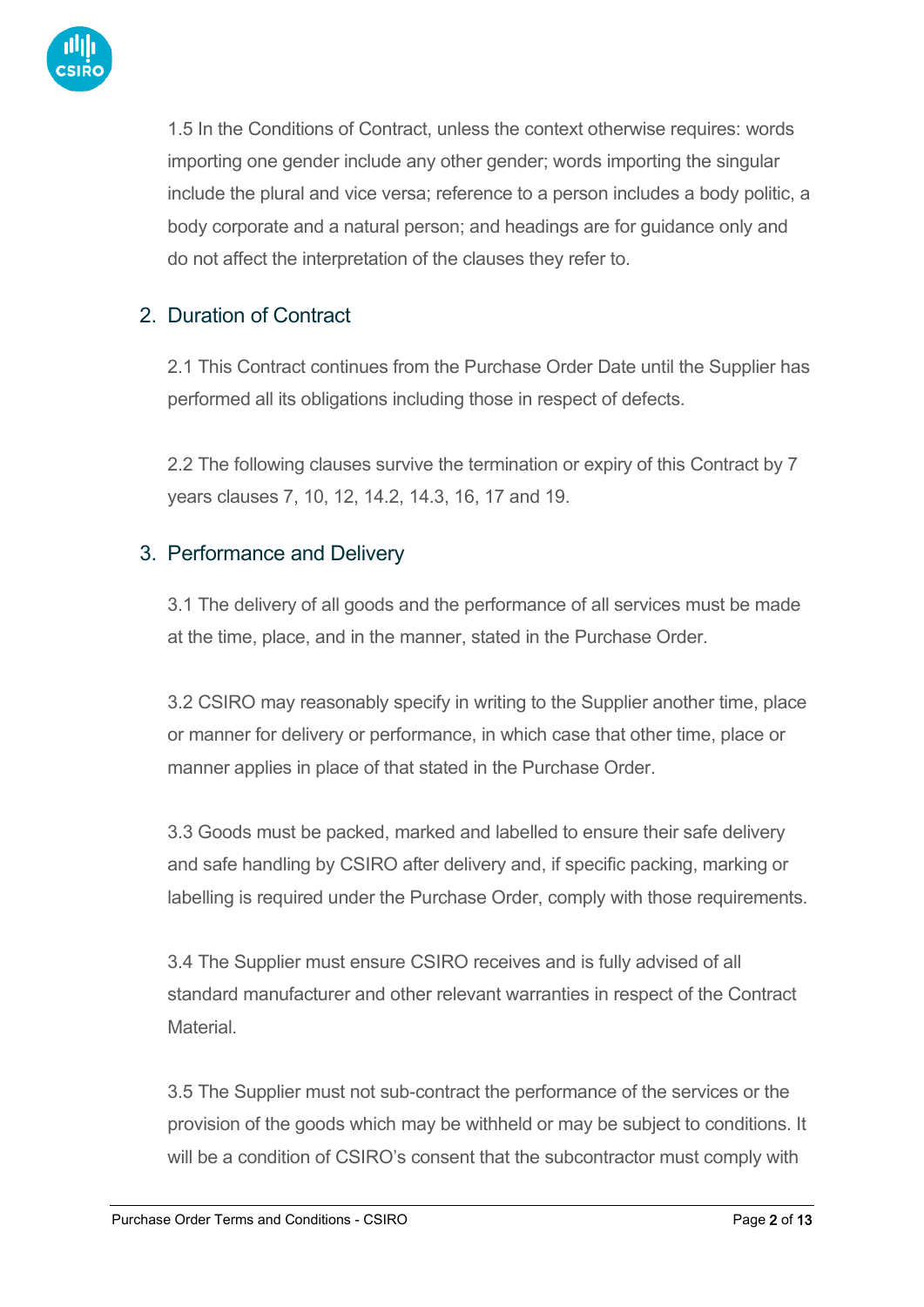

the relevant terms and conditions of this Contract and that the Supplier supply to CSIRO such details of the subcontractor as CSIRO requires.

# 4. Quality and Compliance with Requirements

4.1 The Supplier must provide the Supplies at a high standard with all due skill, care and diligence.

4.2 The Supplier must comply with any requirements relating to the services as stated in the Purchase Order and all goods must conform to any specifications relating to goods as stated in the Purchase Order.

4.3 Without limiting clauses 4.1 and 4.2, all goods must be free from defects in materials and workmanship, be of merchantable quality and be fit for the purpose specified in the Purchase Order (Purpose) and all services must be free from defects in performance, meet the Purpose and be complete.

### 5. Inspection and Acceptance

#### **Services**

5.1 CSIRO may inspect the performance and outcome of the services at any time and for that purpose the Supplier must, at reasonable times, give CSIRO's representatives access to the premises at which the Services are being performed. If there is a defect in the performance of the Services or the Services are not complete, CSIRO may by notice require the Supplier to remedy the defect, or complete the Services, at no additional cost to CSIRO. If the Services do not meet the Purpose or are not in accordance with the Contract, CSIRO may by notice require the Supplier to redo the Services at no additional cost to CSIRO. Where the Supplier fails to remedy a defect in the performance of the Services, complete the Services, or redo the Services, within 14 days after notification by CSIRO under this clause, CSIRO may perform or have performed the necessary work and recover the cost from the Supplier without prejudice to any other rights or remedies CSIRO may have.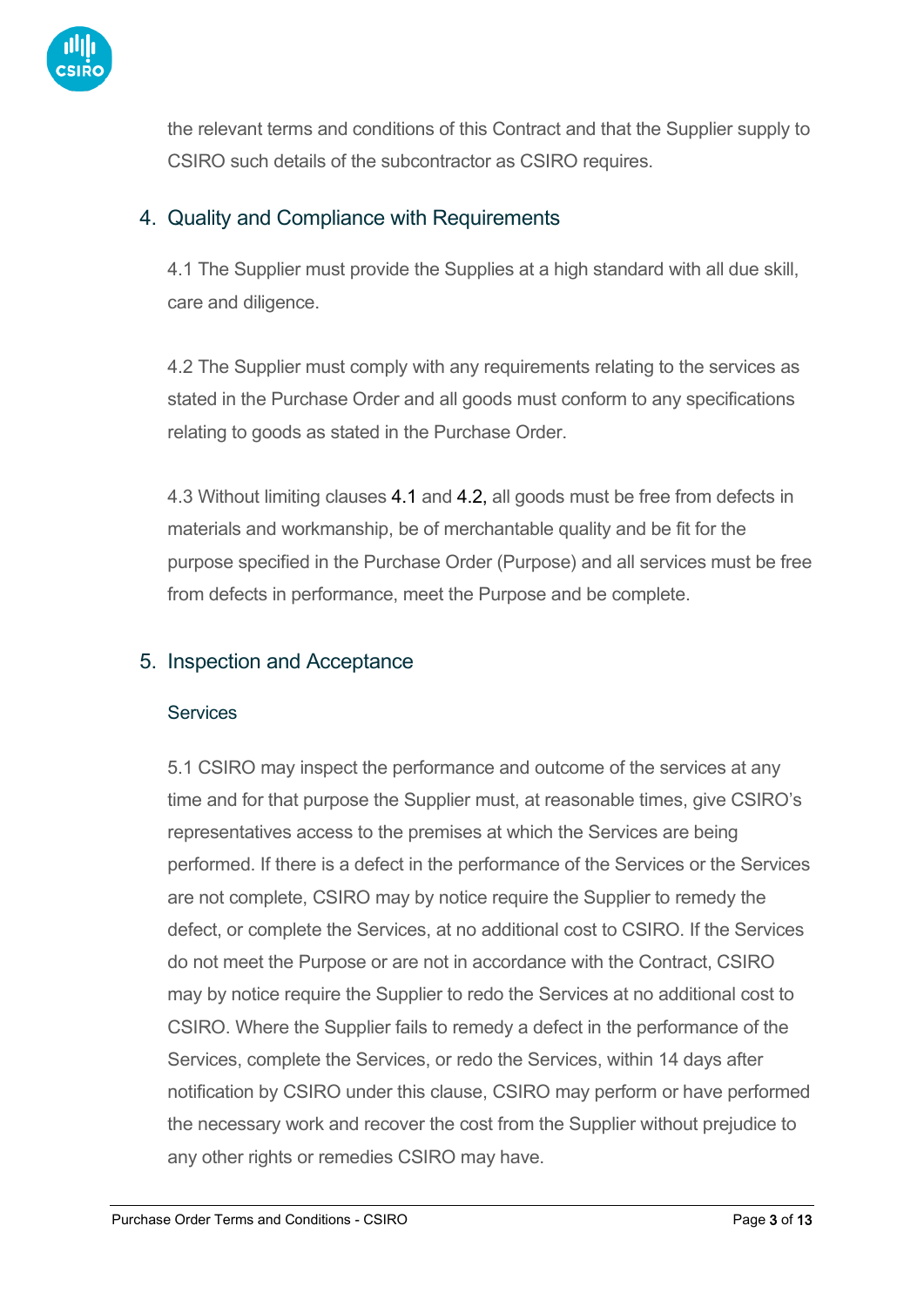

#### Goods

5.2 CSIRO may inspect the goods at any time prior to acceptance and reject any goods found not to be in accordance with the Contract. After acceptance CSIRO may reject any goods for any non-conformity with the Contract which could not have been discovered by reasonable inspection before acceptance.

5.3 Once the Supplier has installed and commissioned the goods, CSIRO, before accepting the goods, may carry out such tests as it reasonably requires before accepting delivery of the goods and the Supplier shall provide all reasonable assistance in this regard. Should CSIRO, after conducting the acceptance test, decide that the goods do not conform with the specifications set out in the Purchase Order, CSIRO will advise the Supplier accordingly in writing setting out the departures from the specifications. The Supplier must promptly take all action necessary so that the goods conform with the specifications and advise CSIRO in writing when this has been done. CSIRO, at the cost of the Supplier, may carry out further tests as it reasonably requires before accepting delivery of the goods. If CSIRO determines that one or more goods do not conform to the specifications, then CSIRO, in its sole discretion may either reject those goods or terminate this Contract in accordance with clause 14.1.

5.4 CSIRO will not be liable to pay for any rejected goods or for any damage or costs arising from inspection or rejection of goods.

5.5 If CSIRO rejects any goods, the Supplier must, without prejudice to CSIRO's rights otherwise arising under the Contract or the general law, comply with a requirement of CSIRO to:

(a) replace, without cost to CSIRO, the rejected goods with goods complying in all respects with the Contract;

(b) refund any payment for the rejected goods; or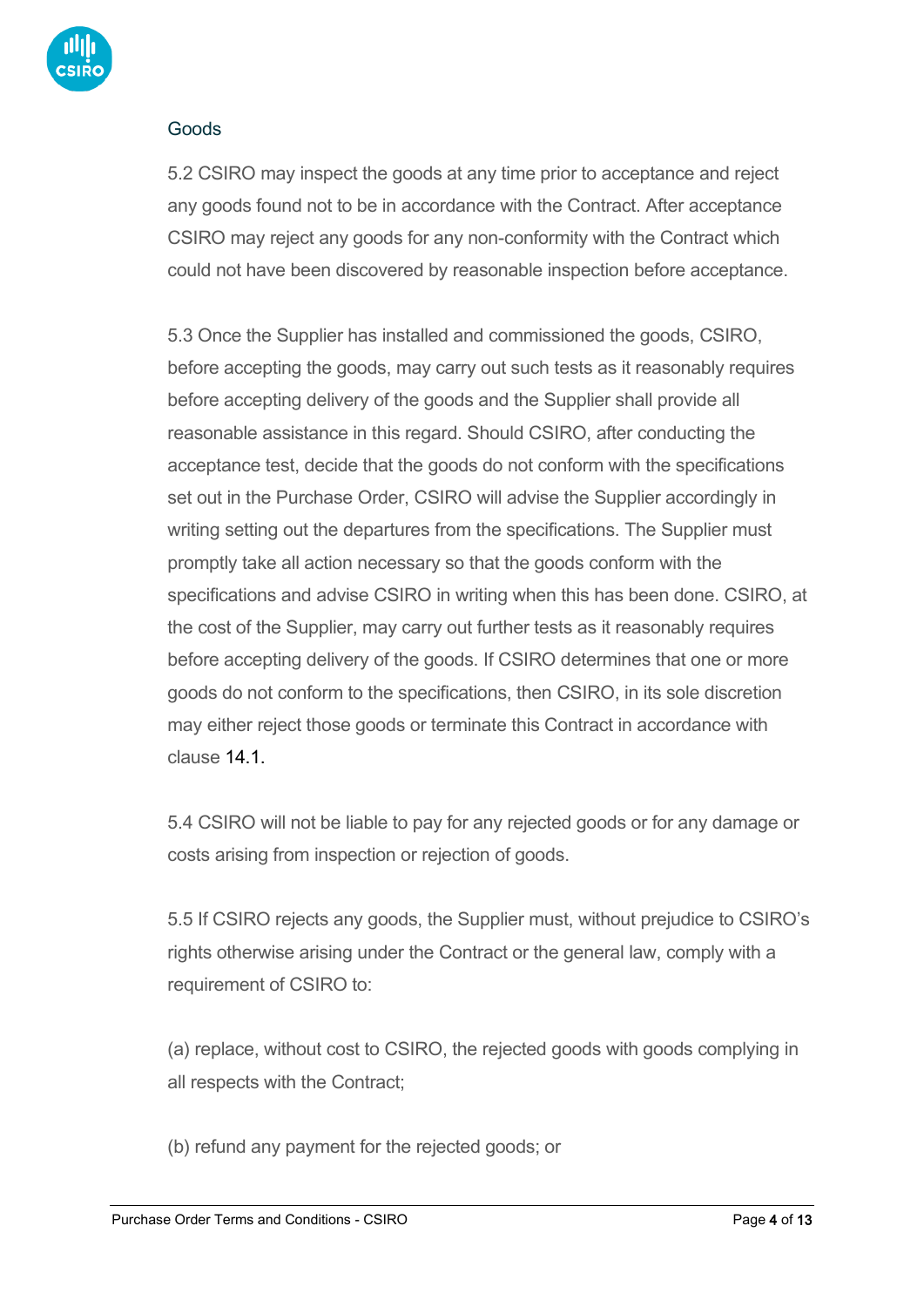

(c) repair the goods, on site or otherwise, to the satisfaction of CSIRO;

and, in the case of (a) or (b), remove the rejected goods at the Supplier's expense.

5.6 Without additional cost to CSIRO, the Supplier must provide access to premises and all other necessary assistance for CSIRO's representatives to inspect the manufacture of the goods.

5.7 If CSIRO requires the Supplier to submit samples of goods, the Supplier must not proceed to bulk manufacture until CSIRO has approved the samples.

# 6. Title

6.1 Title in, and risk of loss of or damage to, the goods passes to CSIRO on delivery.

### 7. Defects in Goods

7.1If CSIRO gives prompt notice of any defect or failure to meet specifications in the Purchase Order discovered in goods, the Supplier must correct that defect or failure without delay and at no cost to CSIRO.

7.2 Clause 7.1 does not apply when the defect or failure is as a result of unauthorised modifications, inappropriate use or failure to comply with the operating instructions supplied.

7.3The Supplier must meet all costs of, and incidental to, the discharge of warranty obligations, including any packing, freight, disassembly and reassembly costs.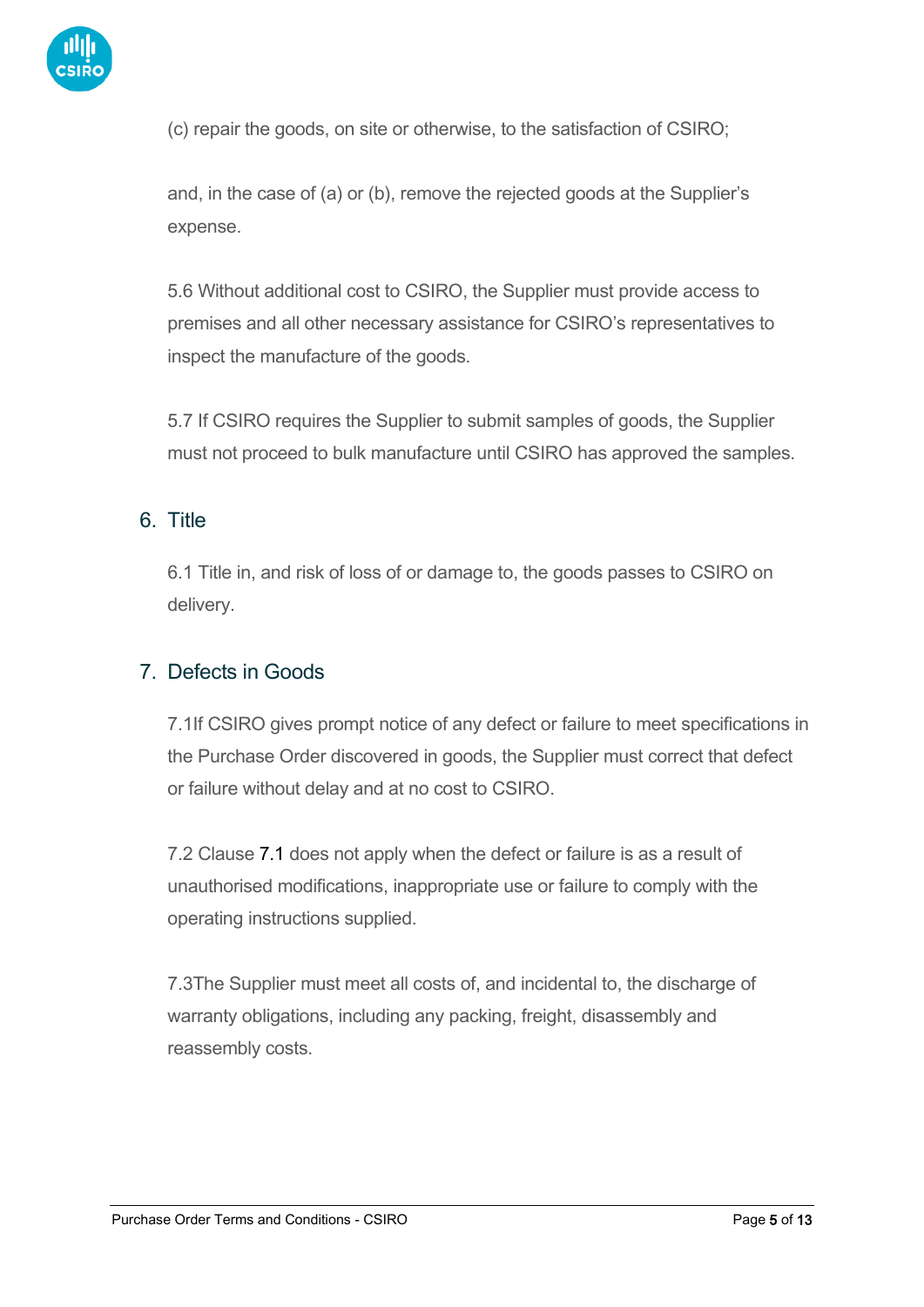

# 8. Inclusive Price

8.1The price of the Supplies includes:

(a) all taxes (including GST), duties and other imposts for which the Supplier is liable;

(b) all insurance costs;

(c) all amounts payable for the use thereof (whether in the course of manufacture or use of the patents, copyright, registered designs, trademarks and other intellectual property rights);

(d) all charges for supply of the goods or the performance of the services; and

(e) no extra charges for testing, inspection, packing, delivery or otherwise.

8.2 CSIRO is exempt from customs duty for imported goods in accordance with the UNESCO Florence Agreement on the Protocol Nairobi, Item 1D, [Customs](https://www.legislation.gov.au/Details/F2009B00163)  [By-law No 1940015 Part 1 of Schedule 4](https://www.legislation.gov.au/Details/F2009B00163) to the [Customs Tariff Act](https://www.legislation.gov.au/Details/C2004C03326) [1987.](https://www.legislation.gov.au/Details/C2004C03326)

# 9. GST

9.1 Unless defined in these conditions, capitalised expressions in this clause have the meaning given to those expressions in the *GST Act*.

### 10. Intellectual Property

10.1 All intellectual property created under the Contract and relating to the Supplies is from the time of creation, owned by CSIRO.This does not affect any pre-existing material.

10.2 The Supplier must not use, disclose, copy or reproduce that intellectual property except for the purposes of the Contract.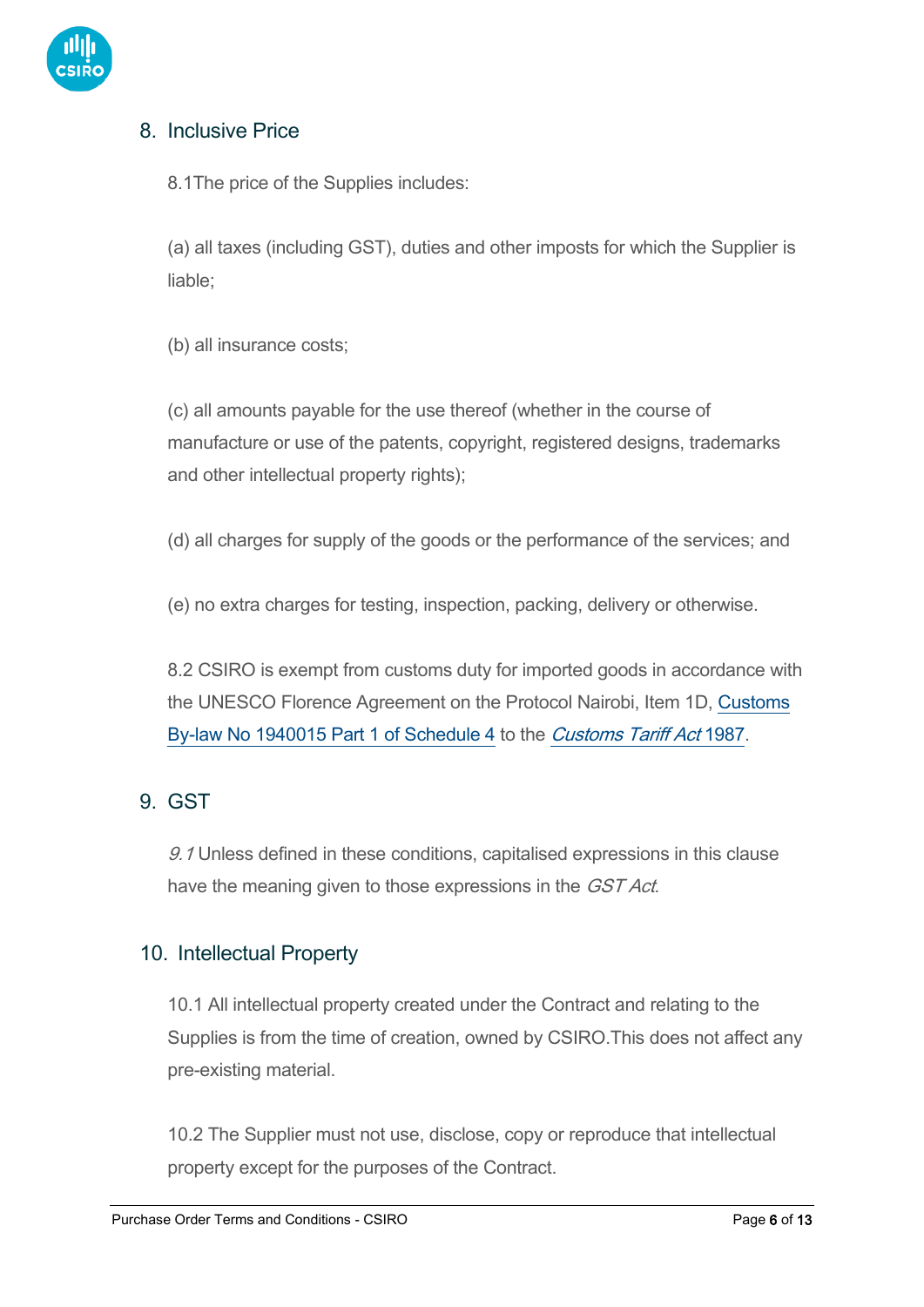

10.3 The Supplier must at all times indemnify CSIRO, its officers, employees and agents, from and against all loss, damage, costs (including legal costs and expenses on a solicitor/own client basis), compensation and expenses arising out of the infringement or alleged infringement of any intellectual property, by reason of the purchase, possession or use of the goods or the outcomes of the services.

10.4 The Supplier must not use CSIRO's name or logos in any publication or announcement without obtaining CSIRO's prior written consent.

### 11. Assignment

11.1 The Supplier must not, without the consent in writing of CSIRO, assign its rights under the Contract.

### 12. Applicable Law

12.1 This Contract shall be construed and take effect in accordance with the laws in force for the time being in the State or Territory of Australia in which the Supplies are supplied.

12.2 The Supplier shall ensure that the work done under this Contract complies with the laws from time to time in force in the State or Territory in which the work under this Contract is to be performed and with the requirements of the relevant authorities.

12.3 The Supplier agrees in providing any Supplies not to, and to ensure any subcontractor does not, do any act or engage in any practice which, if done or engaged in by CSIRO, would be a breach of an Australian Privacy Principle under the Privacy Act 1988 (Cth).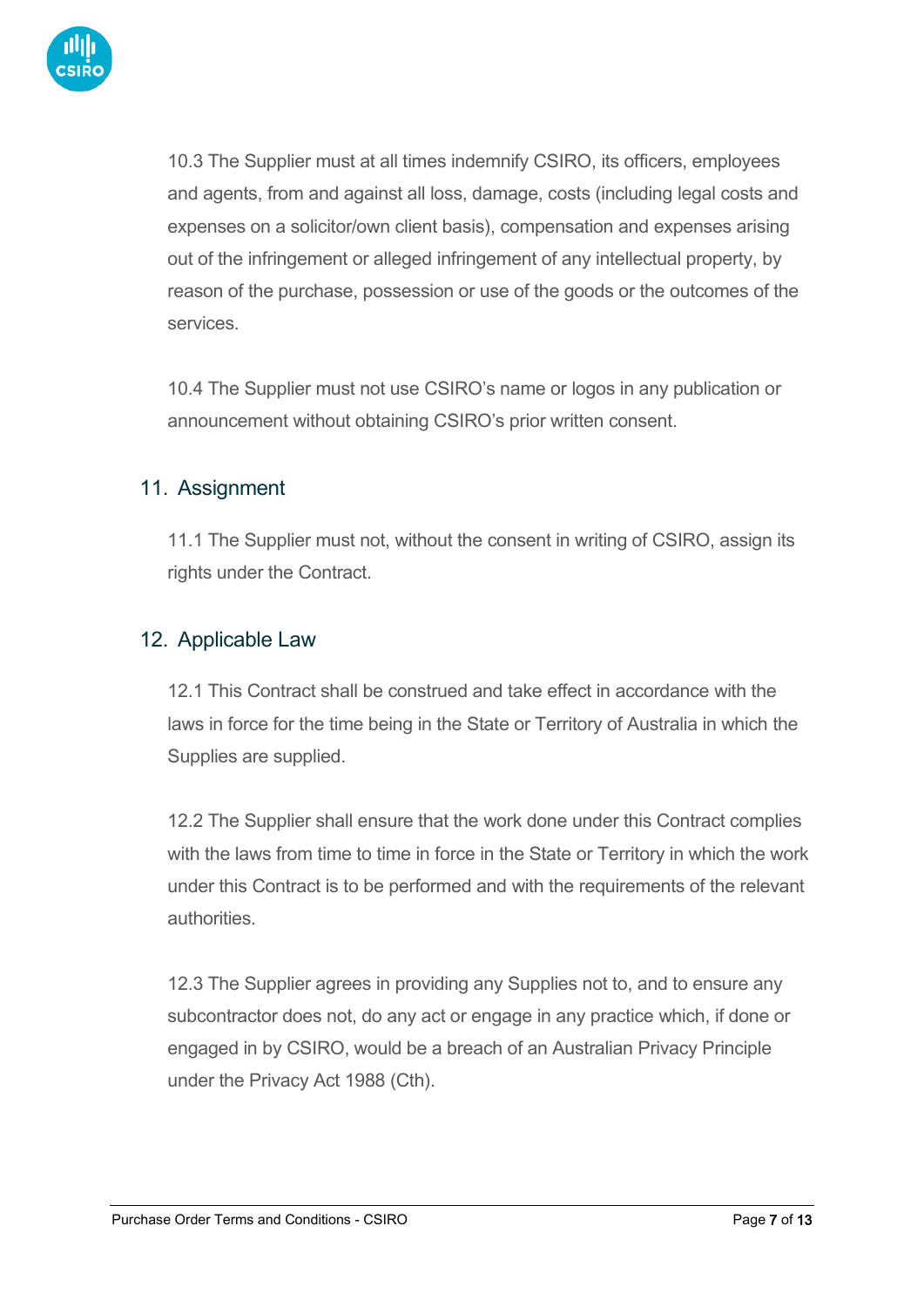

# 13. Payment

13.1 Subject to clause 5.3, CSIRO must pay for the Supplies within 20 days of the receipt of a correctly rendered invoice provided the following has occurred:

(a) title in the goods (if applicable) has passed to CSIRO and they have been accepted; and/or

(b) satisfactory completion of the services (if applicable); whichever is the later

13.2 An invoice will be correctly rendered if it:

(a) is addressed in accordance with the Purchase Order;

(b) identifies the Purchase Order;

(c) is, where explanation is necessary, accompanied by documentation substantiating the amount claimed; and

(d) is, where required by Australian law, a valid Tax Invoice within the meaning of the GST Act.

### 14. Termination for Insolvency or Breach

14.1 Without limiting any other rights or remedies, CSIRO may, by notice in writing to the Supplier, terminate the Contract immediately if the Supplier:

(a) ceases to be able to pay its debts as they become due, or enters into liquidation or administration; or

(b) fails: (i) to commence performance of the Contract or to proceed at a rate of progress so as to ensure the due and proper completion of the Contract; or (ii) to remedy a breach of any obligation under this Contract within 21 days of being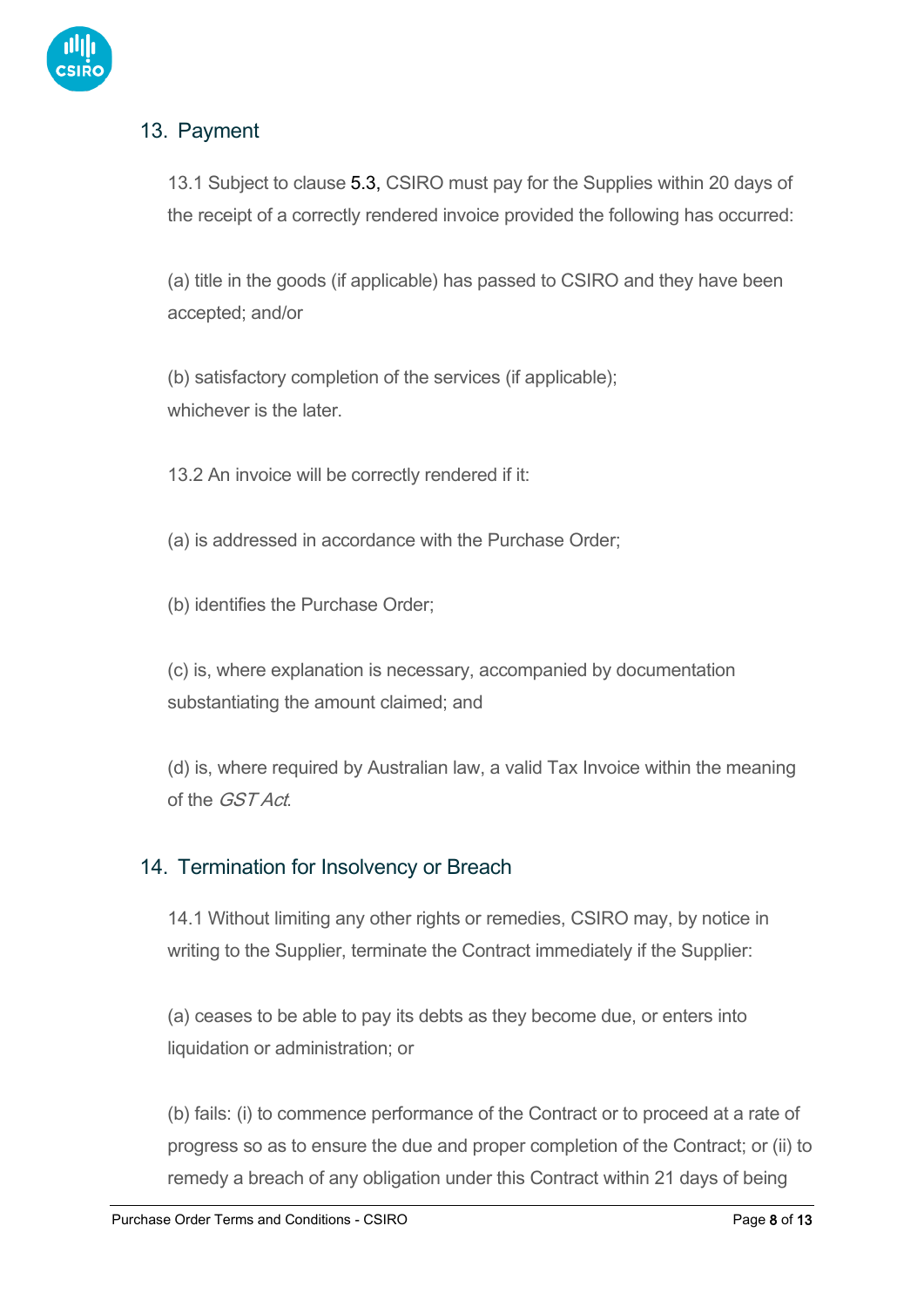

given the notice referred to; or

(c) breaches any provision of the Contract on more than 3 occasions in any 12 month period.

14.2 Where, before termination of the Contract under clause 14.1, CSIRO has made any payment in advance on account of the contract price to the Supplier, the total amount of that payment must be repaid by the Supplier to CSIRO on termination and, if not repaid is recoverable by CSIRO from the Supplier as a debt.

14.3 If the Contract is terminated under this clause:

(a) the parties are relieved from future performance, without prejudice to any right of action that has accrued at the date of termination;

(b) rights to recover damages are not affected; and

(c) the Supplier must deal with the Contract Material as reasonably directed by CSIRO and return all CSIRO's confidential information to CSIRO.

### 15. Termination for Convenience

15.1 CSIRO may at any time give notice in writing to the Supplier to terminate the Contract or any part without cause.

15.2 On receipt of the notice, the Supplier must cease or reduce work as specified in the notice and take all steps possible to mitigate losses.

15.3 On termination of the Contract or any part under this clause, the Supplier may submit a claim for compensation and CSIRO must pay to the Supplier such sums as are fair and reasonable in respect of the loss or damage sustained by the Supplier in consequence but the Supplier will not be entitled to claim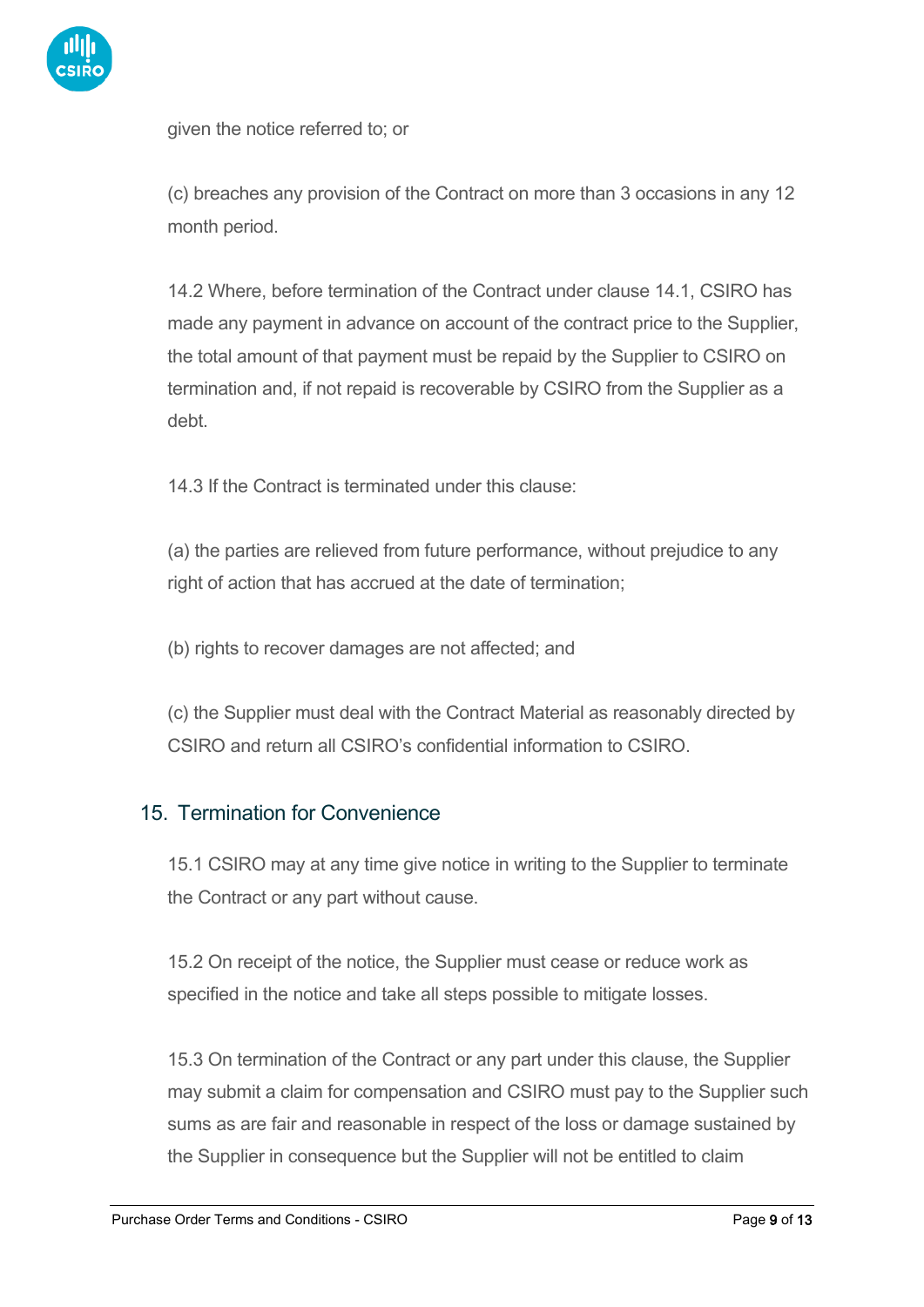

compensation for any work done or expenditure incurred contrary to the Contract or for loss of anticipated profits.

15.4 The aggregate of any compensation and any sums paid or due or becoming due to the Supplier under the Contract will not exceed the total price payable under the Contract.

### 16. Insurance

16.1 The Supplier shall at all relevant times maintain the insurances specified in the Purchase Order or, if not specified, reasonably appropriate insurances in respect of any risks under this Contract. The Supplier shall provide certificates of currency of such insurances upon CSIRO's request which will not be more often that once every 12 months.

# 17. Provision of security

17.1 CSIRO may require the Supplier to, at no additional cost to CSIRO, provide to CSIRO, no later than 14 days prior to CSIRO paying any monies under this Contract, security in a form acceptable to CSIRO which must be:

(a) executed by a financial institution approved by CSIRO and be stamped (if required); and

(b) at least equal to the amount CSIRO is to pay in respect of Supplies prior to their delivery,

### (Financial Undertaking).

17.2 The Financial Undertaking is for ensuring the due and proper performance by the Supplier of its obligations under the Contract. CSIRO may demand any sum under the Financial Undertaking for amounts owed to CSIRO by the Supplier under the Contract.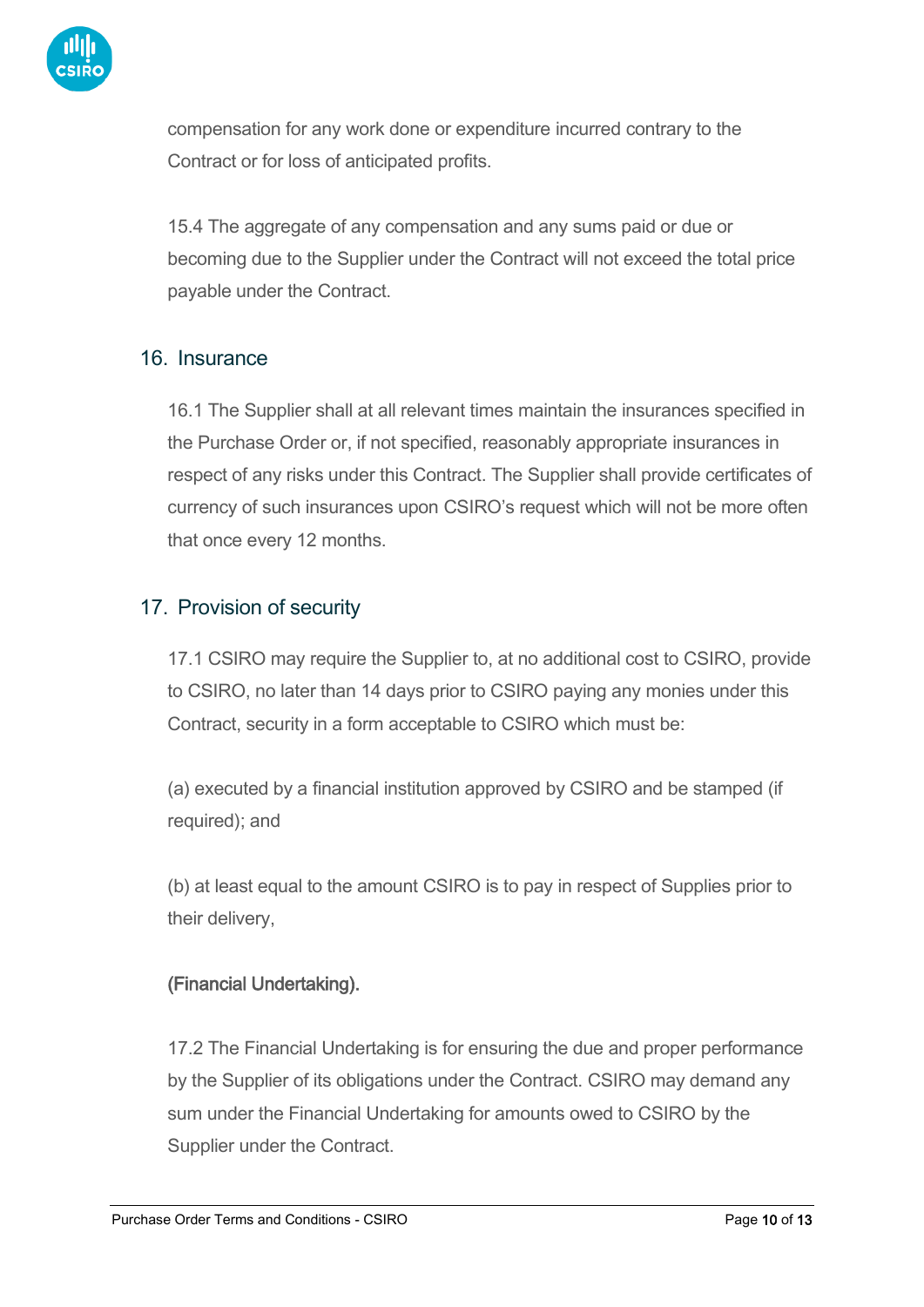

# 18. Audit and Access

18.1 The Supplier must ensure that all books and records relating to the performance of this Contract are kept and retained for seven years after termination or expiration of this Contract, including adequate records, in accordance with Australian accounting standards, in sufficient detail to enable the amounts payable under this Contract to be determined.

18.2 CSIRO or a nominee may conduct audits of any matters relevant to the performance of this Contract, including the Supplier's obligations under this Contract.

18.3 CSIRO or its nominee may, at reasonable times and on giving reasonable notice to the Supplier:

(a) access the premises of the Supplier to the extent relevant to the performance of this Contract;

(b) require the provision by the Supplier and its personnel, of records and information in a data format and storage medium accessible by CSIRO by use of CSIRO's existing computer hardware and software;

(c) inspect and copy documentation, books and records, however stored, in the custody or under the control of the Supplier or its personnel; and

(d) require assistance in respect of any inquiry into or concerning this Contract.

18.4 The rights of CSIRO under clauses 18.2 and 18.3 apply equally to the Auditor-General, the Privacy Commissioner, or their respective delegates, for performing the Auditor-General's or Privacy Commissioner's statutory functions or powers.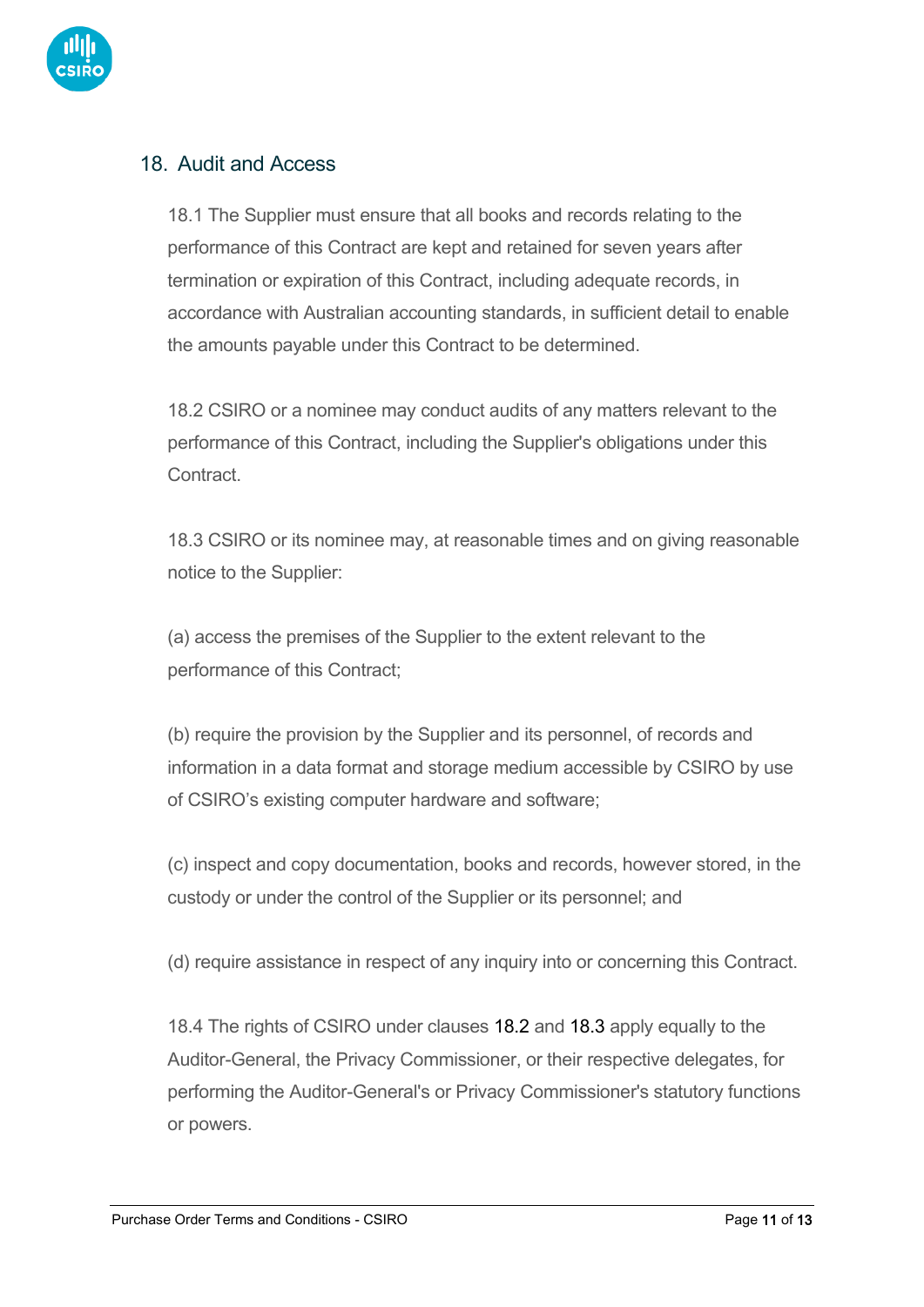

# 19. Confidentiality

19.1 The Supplier must treat, and require its employees, agents and subcontractors to treat, all confidential information of CSIRO given in connection with the Contract and identified as having, or marked with, a classification indicating its confidentiality, according to that classification. This clause does not apply to information which is part, or becomes part, of the public domain otherwise than by breach of this clause.

### 20. Compliance with CSIRO's Policies and Law

20.1 The Supplier must, when using CSIRO's premises or facilities, comply with all reasonable directions of CSIRO and all procedures and policies of CSIRO relating to occupational health, safety and security in effect at those premises or in regard to those facilities, as notified by CSIRO or as might reasonably be inferred from the use to which the premises or facilities are being put. The Supplier shall comply with all applicable legislation.

### 21 Conflict of Interest

21.1 The Supplier warrants to the best of its knowledge that, at the date of this Contract, no conflict of interest exists or is likely to arise in its performance of the Contract which CSIRO has not already consented to in writing.

21.2 If, during the term of the Contract, a risk of conflict of interest arises, the Supplier will notify CSIRO immediately in writing of that risk and to take steps as CSIRO reasonably requires dealing with the conflict. If the Supplier does not deal with the conflict as required, CSIRO may terminate the Contract in accordance with clause [14.](https://www.csiro.au/en/work-with-us/Working-with-CSIRO/Tenders-procurement/Purchase-TCs#_bookmark7)

### 22. Dispute Resolution